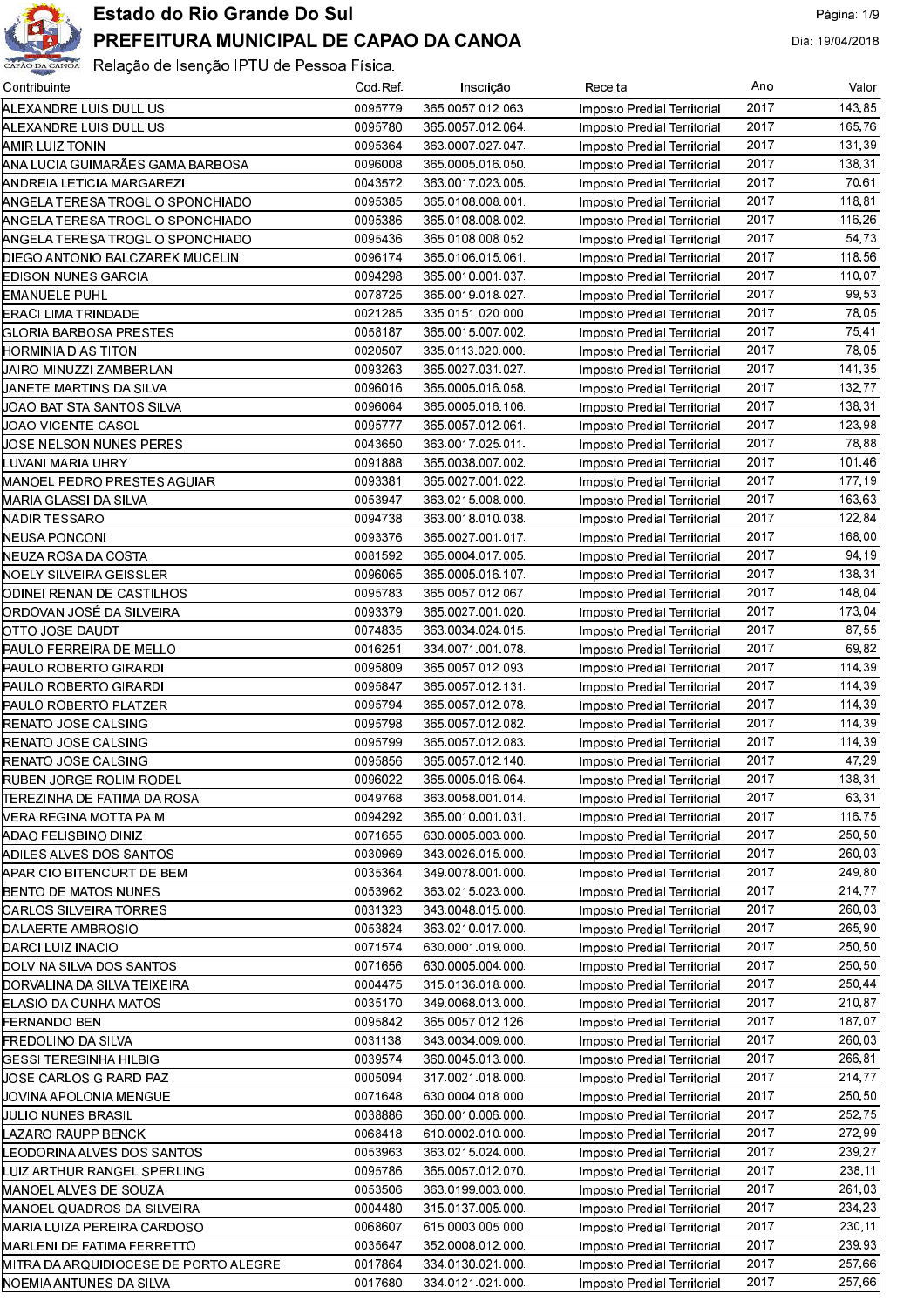

| Contribuinte                                 | Cod Ref            | Inscrição                            | Receita                                                    | Ano  | Valor   |
|----------------------------------------------|--------------------|--------------------------------------|------------------------------------------------------------|------|---------|
| <b>PAULO ROBERTO PLATZER</b>                 | 0095844            | 365 0057 012 128                     | Imposto Predial Territorial                                | 2017 | 189,10  |
| SEBASTIAO MACHADO DUTRA                      | 0069311            | 615 0033 002 000                     | Imposto Predial Territorial                                | 2017 | 253, 12 |
| SUELI GONCALVES CARNEIRO                     | 0070888            | 615 0098 011 000                     | Imposto Predial Territorial                                | 2017 | 204,54  |
| VALDOMIRO DA ROSA FERREIRA                   | 0071286            | 620 0117 001 000                     | Imposto Predial Territorial                                | 2017 | 206,85  |
| NICENTE CARDOSO DE JESUS                     | 0071357            | 620 0120 006 000                     | Imposto Predial Territorial                                | 2017 | 243,74  |
| (ADAO ANTENOR DA ROSA                        | 0071618            | 630 0003 012 000                     | Imposto Predial Territorial                                | 2017 | 275,55  |
| AGENOR RAMOS DE MATOS                        | 0068475            | 610 0005 003 000                     | Imposto Predial Territorial                                | 2017 | 345,04  |
| ANDERSON AMARILDO BRANDAO CARDOSO            | 0019225            | 335 0044 019 000                     | Imposto Predial Territorial                                | 2017 | 324,46  |
| ANITA DA SILVA TAVARES MONTEIRO              | 0038417            | 357 0061 006 000                     | Imposto Predial Territorial                                | 2017 | 353.97  |
| <b>CLAUDIO LOPES DA SILVA JUNIOR</b>         | 0093237            | 365 0027 031 001                     | Imposto Predial Territorial                                | 2017 | 296.92  |
| EDELVINO GOMES DA SILVA                      | 0034736            | 349 0046 028 000                     | Imposto Predial Territorial                                | 2017 | 366,01  |
| ELZA DE SOUZA LUIZ                           | 0070915            | 620 0100 024 003                     | Imposto Predial Territorial                                | 2017 | 310,27  |
| FAZENDA NACIONAL                             | 0038588            | 357 0068 017 000                     | Imposto Predial Territorial                                | 2017 | 284 73  |
| FELIX CAMARGO ALVES                          | 0071383            | 620 0121 012 000                     | Imposto Predial Territorial                                | 2017 | 332.55  |
| HUGO MATOS DUARTE                            | 0071874            | 640 0003 012 000                     | Imposto Predial Territorial                                | 2017 | 364,09  |
| IRACEMA DE JESUS                             | 0069335            | 615 0034 017 000                     | Imposto Predial Territorial                                | 2017 | 295,90  |
| UUCELIA LACERDA MATOS                        | 0068887            | 615 0015 024 000                     | Imposto Predial Territorial                                | 2017 | 304.84  |
| LAURINDO LANES PEREIRA                       | 0089888            | 339 0048 021 000                     | Imposto Predial Territorial                                | 2017 | 345,42  |
| EGIAO BRASILEIRA DE ASSISTENCIA.             | 0002541            | 315 0001 012 000                     | Imposto Predial Territorial                                | 2017 | 334.56  |
| LUCI TERESA GONCALVES                        | 0038647            | 357 0070 020 000                     | Imposto Predial Territorial                                | 2017 | 313.21  |
| NEDY ANTONIO PONTES BOA NOVA                 | 0034725            | 349 0046 017 000                     | Imposto Predial Territorial                                | 2017 | 324,03  |
| NILZA MARIA SOARES DOS SANTOS                | 0018605            | 335 0012 018 000                     | Imposto Predial Territorial                                | 2017 | 345,42  |
| PAULO LUIZ MACHADO SERAFIM                   | 0038521            | 357 0066 006 000                     | Imposto Predial Territorial                                | 2017 | 319,74  |
| PAULO LUIZ MACHADO SERAFIM                   | 0038523            | 357 0066 008 000                     | Imposto Predial Territorial                                | 2017 | 319,74  |
| PEDRO ROBERTO RODRIGUES ACOSTA               | 0017947            | 334 0134 023 000                     | Imposto Predial Territorial                                | 2017 | 281,36  |
| PLACIDO ANTONIO DE MEDEIROS                  | 0005931            | 321.0028.003.000                     | Imposto Predial Territorial                                | 2017 | 296,94  |
| ZELI TRESBACH BITTENCOURT                    | 0003350            | 315 0050 012 000                     | Imposto Predial Territorial                                | 2017 | 309,42  |
| ADELAIDE BORBA NOVASKI                       | 0068466            | 610 0004 016 000                     | Imposto Predial Territorial                                | 2017 | 397,51  |
| ALDA IRENE FERNANDES NUNES                   | 0053509            | 363 0199 006 000                     | Imposto Predial Territorial                                | 2017 | 429,33  |
| ALIPIO JOSE FUHR E OUTRA                     | 0033126            | 346 0048 020 000                     | Imposto Predial Territorial                                | 2017 | 377,55  |
| DELCY MITTMANN                               | 0034862            | 349 0054 016 000                     | Imposto Predial Territorial                                | 2017 | 435.49  |
| DELOURDES DA SILVA MARCILIO                  | 0032912            | 346 0040 021 000                     | Imposto Predial Territorial                                | 2017 | 388,83  |
| DORACI EBERHARDT                             | 0071365            | 620 0120 014 000                     | Imposto Predial Territorial                                | 2017 | 400,89  |
| ELOCIR LUIZ ALVES                            | 0068657            | 615 0005 008 000                     | Imposto Predial Territorial                                | 2017 | 371,00  |
| ENEDINA CARDOSO DA SILVA                     | 0071300            | 620 0117 015 000                     | Imposto Predial Territorial                                | 2017 | 412.26  |
| ENEDINO MARQUES DE OLIVEIRA                  | 0004575            | 315 0146 026 000                     | Imposto Predial Territorial                                | 2017 | 431.53  |
| <b>IENIRTA ROSA DA SILVA</b>                 | 0057410            | 365 0013 017 041                     | Imposto Predial Territorial                                | 2017 | 424,01  |
| ERNAI PEREIRA DA COSTA E OUTRO               | 0003523            | 315 0060 005 000                     | Imposto Predial Territorial                                | 2017 | 390,36  |
| <b>ESCOLA MUNICIPAL</b>                      | 0068448            | 610 0003 018 000                     | Imposto Predial Territorial                                | 2017 | 396.76  |
| EVA NUNES DA SILVA DINIZ                     | 0071513            | 620 0133 008 000                     | Imposto Predial Territorial                                | 2017 | 409,09  |
| GENECI PEREIRA DA SILVA                      | 0053345            | 363 0193 027 000                     | Imposto Predial Territorial                                | 2017 | 423,62  |
| JANIRA SOARES BARBOSA                        | 0049462            | 363 0051 015 006                     | Imposto Predial Territorial                                | 2017 | 435.96  |
| UOAO BATISTA BORGES SILVEIRA                 | 0053892            | 363 0213 004 000                     | Imposto Predial Territorial                                | 2017 | 453.14  |
| JOAO MEREGALI DE BORBA                       | 0071820            | 640 0001 013 000                     | Imposto Predial Territorial                                | 2017 | 408.76  |
| UUSSARA SANTOS DE QUADROS                    | 0038603            | 357 0069 004 000                     | Imposto Predial Territorial                                | 2017 | 374,31  |
| LILIA PEREIRA DA COSTA                       | 0058893            | 365 0016 009 030                     | Imposto Predial Territorial                                | 2017 | 406,56  |
| LOTARIO DE QUADROS                           | 0004481            | 315 0137 006 000                     | Imposto Predial Territorial                                | 2017 | 439,95  |
| MARIA APARECIDA SOARES                       | 0045303            | 363 0024 027 035                     | Imposto Predial Territorial                                | 2017 | 372,84  |
| MARIA IRENE CANOVA                           | 0013710            | 334 0031 009 020                     | Imposto Predial Territorial                                | 2017 | 411,561 |
| NECI DA SILVA GIL                            | 0033125            | 346 0048 019 000                     | Imposto Predial Territorial                                | 2017 | 389.97  |
| O ESPOLIO DE EMPONINA DE MELLO BERNARDINO    | 0052545            | 363 0155 029 000                     | Imposto Predial Territorial                                | 2017 | 432,53  |
| <b>JOSMAR PELLENS</b>                        | 0003458            | 315 0056 020 000                     | Imposto Predial Territorial                                | 2017 | 390,36  |
| ROSA LEANDRO GONCALVES                       | 0068508            | 610 0006 014 000                     | Imposto Predial Territorial                                | 2017 | 413,37  |
|                                              | 0030525            | 343 0008 005 000                     |                                                            | 2017 | 383,44  |
| RUTH PIRES SIMOES<br> SABINA CAMINSKI        | 0048330            | 363 0042 008 045                     | Imposto Predial Territorial<br>Imposto Predial Territorial | 2017 | 432.74  |
|                                              | 0038041            |                                      |                                                            | 2017 | 381,38  |
| SANIR KEITEL<br> SIGMAR ADOLFO VECK          | 0003985            | 357 0044 022 000<br>315 0083 002 000 | Imposto Predial Territorial<br>Imposto Predial Territorial | 2017 | 390,15  |
|                                              |                    |                                      |                                                            | 2017 | 517.41  |
| ADELINO FLORES DA SILVA                      | 0020707<br>0049600 | 335 0123 008 000<br>363 0057 007 019 | Imposto Predial Territorial                                | 2017 | 467,85  |
| AIDA ZANONI DA SILVA FELIX<br>ALAIDES ROULIM | 0053421            | 363 0196 011 000                     | Imposto Predial Territorial                                | 2017 | 489,34  |
|                                              | 0043638            |                                      | Imposto Predial Territorial                                | 2017 | 486,59  |
| ANDREIA LETICIA MARGAREZI                    | 0068850            | 363 0017 023 071                     | Imposto Predial Territorial                                | 2017 | 546.48  |
| CANDIDO INACIO DA ROSA                       |                    | 615 0014 015 000                     | Imposto Predial Territorial                                |      |         |
| CELONI TEREZINHA DA SILVA                    | 0036046            | 352 0027 003 000                     | Imposto Predial Territorial                                | 2017 | 474.95  |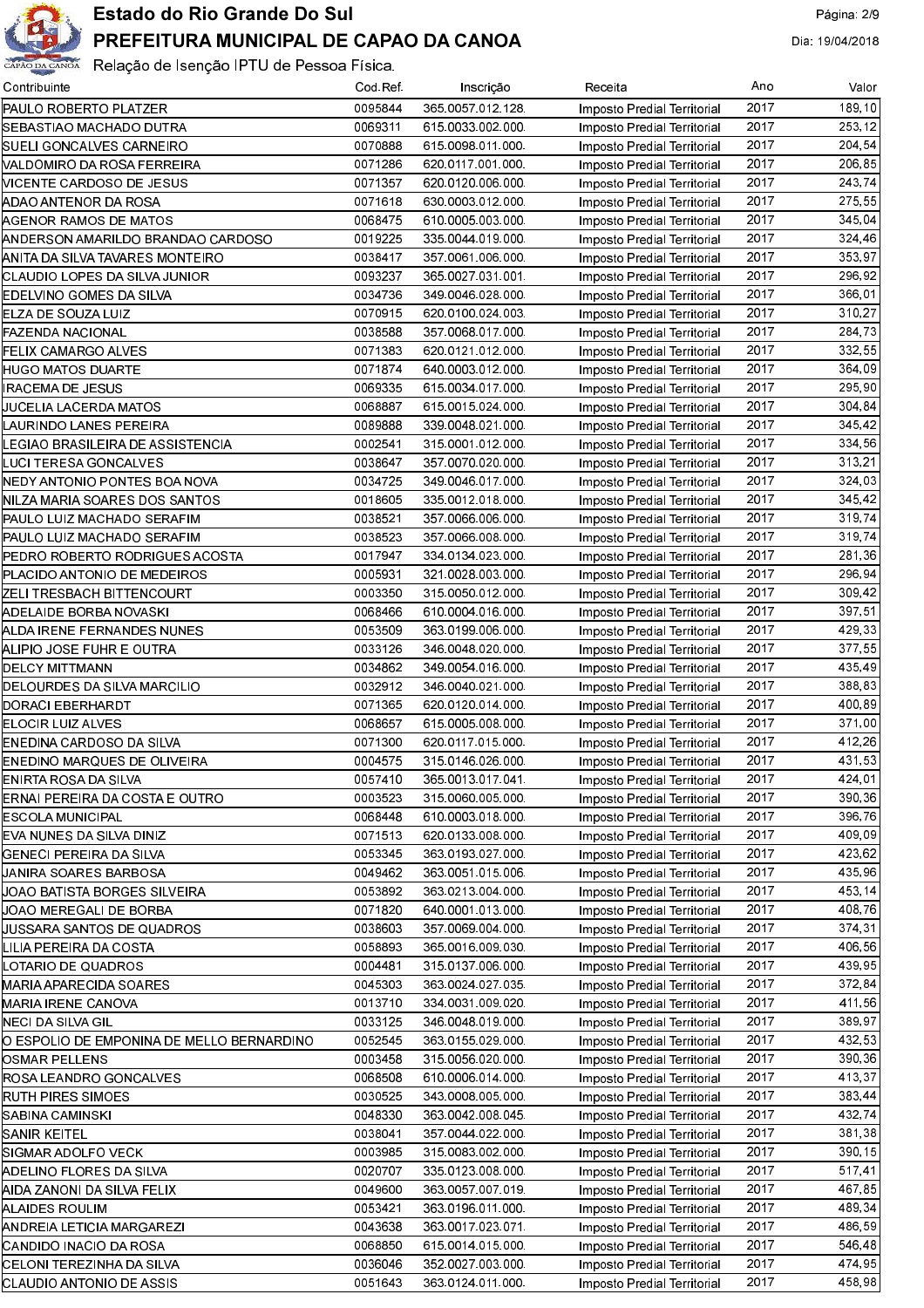

| Contribuinte                                  | Cod Ref. | Inscrição                            | Receita                     | Ano  | Valor    |
|-----------------------------------------------|----------|--------------------------------------|-----------------------------|------|----------|
| DALVA MARIA MICHIELIN TEIXEIRA                | 0055186  | 365 0003 011 019                     | Imposto Predial Territorial | 2017 | 496.55   |
| DEP AUTONOMO DE ESTRADAS DE RODAGEM DAER      | 0002869  | 315 0021 002 000                     | Imposto Predial Territorial | 2017 | 519.06   |
| DEP AUTONOMO DE ESTRADAS DE RODAGEM DAER      | 0002870  | 315 0021 003 000                     | Imposto Predial Territorial | 2017 | 519,06   |
| DEP AUTONOMO DE ESTRADAS DE RODAGEM DAER      | 0002879  | 315 0021 012 000                     | Imposto Predial Territorial | 2017 | 519.06   |
| DEP AUTONOMO DE ESTRADAS DE RODAGEM DAER      | 0002880  | 315 0021 013 000                     | Imposto Predial Territorial | 2017 | 519,06   |
| DEUZINA SILVEIRA BORGES                       | 0074580  | 334 0135 013 000                     | Imposto Predial Territorial | 2017 | 515,32   |
| EDILIO DE OLIVEIRA                            | 0053959  | 363 0215 020 000                     | Imposto Predial Territorial | 2017 | 489,08   |
| ELOCI TEREZINHA DALSOTO DOS SANTOS            | 0053714  | 363 0206 018 000                     | Imposto Predial Territorial | 2017 | 537.24   |
| ENA MARIA STODOLNI                            | 0044880  | 363 0024 006 021                     | Imposto Predial Territorial | 2017 | 505,86   |
| ILDA SINHORELI DA ROCHA                       | 0060833  | 365 0024 029 002                     | Imposto Predial Territorial | 2017 | 512.26   |
| ILMA DUTRA BALBINOTTI                         | 0017749  | 334 0125 012 000                     | Imposto Predial Territorial | 2017 | 463,43   |
| IVONE CUNHA NIELSEN                           | 0004468  | 315 0136 011 000                     | Imposto Predial Territorial | 2017 | 532,38   |
| JOSE ELIBIO DE SOUZA                          | 0004585  | 315 0147 004 000                     | Imposto Predial Territorial | 2017 | 498,27   |
| LUIZ CARLOS PACHECO TRINDADE                  | 0048256  | 363 0041 026 044                     | Imposto Predial Territorial | 2017 | 477,62   |
| MARIA AMARAL DA SILVA                         | 0032886  | 346 0039 019 000                     | Imposto Predial Territorial | 2017 | 539.26   |
| MARIA JOSE MATOS DA SILVA                     | 0053598  | 363 0202 019 000                     | Imposto Predial Territorial | 2017 | 465,69   |
| MARIA PETRY                                   | 0000405  | 312 0017 016 000                     | Imposto Predial Territorial | 2017 | 512,87   |
| MARIA REJANE GONCALVES BATISTA                | 0038317  | 357 0054 026 000                     | Imposto Predial Territorial | 2017 | 544,57   |
| MARLI MATHIAS ALTMAYER                        | 0071384  | 620 0121 013 000                     | Imposto Predial Territorial | 2017 | 488,18   |
| MARTA ROSANI DARIVA FERREIRA                  | 0017963  | 334 0135 014 000                     | Imposto Predial Territorial | 2017 | 507,16   |
| OCLAIDE ALVES DOS SANTOS                      | 0068390  | 610 0001 005 000                     | Imposto Predial Territorial | 2017 | 502.53   |
| PAULINO DESIDERIO DA SILVA                    | 0071371  | 620 0120 020 000                     | Imposto Predial Territorial | 2017 | 522,60   |
| PAULO JAIR MACHADO DA FONSECA                 | 0050086  | 363 0065 027 050                     | Imposto Predial Territorial | 2017 | 500,69   |
| PAULO REGIS TEIXEIRA                          | 0038039  | 357 0044 020 000                     | Imposto Predial Territorial | 2017 | 517,35   |
| PEDRO ROQUE FONTANA                           | 0017538  | 334 0114 018 000                     | Imposto Predial Territorial | 2017 | 533,10   |
| SELI VIEIRA TRASSANTE                         | 0044551  | 363 0020 011 014                     | Imposto Predial Territorial | 2017 | 474,73   |
| <b>TERESINHA DE JESUS FERNANDES</b>           | 0017740  | 334 0125 003 000                     | Imposto Predial Territorial | 2017 | 499,12   |
| TERESINHA MONTEIRO DA SILVA                   | 0069329  | 615 0034 011 000                     | Imposto Predial Territorial | 2017 | 470,12   |
| [TEREZA ANTONIA DA ROSSA                      | 0052536  | 363 0155 020 000                     | Imposto Predial Territorial | 2017 | 495,58   |
| NERA LUCIA GOLDANI DA SILVA                   | 0038307  | 357 0054 016 000                     | Imposto Predial Territorial | 2017 | 517,35   |
| VITOR JACOBS DA SILVEIRA                      | 0004598  | 315 0148 002 000                     | Imposto Predial Territorial | 2017 | 524,08   |
| ABEL JOAO MAURICIO                            | 0069743  | 615 0047 026 000                     | Imposto Predial Territorial | 2017 | 1.564,88 |
| ACACIO SANTOS DE QUADROS                      | 0053678  | 363 0205 016 000                     | Imposto Predial Territorial | 2017 | 739,61   |
| ADAO CANDIDO DE SOUZA                         | 0069629  | 615 0044 001 000                     | Imposto Predial Territorial | 2017 | 1 409 48 |
| ADAO DANIEL                                   | 0053628  | 363.0203.013.000                     | Imposto Predial Territorial | 2017 | 678,29   |
| ADAO VENANCIO SANTANA                         | 0001006  | 312 0045 009 000                     | Imposto Predial Territorial | 2017 | 552,01   |
|                                               | 0068471  | 610.0004.021.000                     | Imposto Predial Territorial | 2017 | 717,17   |
| ADAYR TAVARES DE BARROS                       | 0070981  | 620 0103 026 000                     | Imposto Predial Territorial | 2017 | 1.146.14 |
| ADELINO ALVES DA SILVA                        | 0068941  |                                      |                             | 2017 | 765,78   |
| ADEMAR NUNES VIEIRA                           | 0069757  | 615 0016 040 000<br>615 0048 012 000 | Imposto Predial Territorial | 2017 | 1.191,19 |
| ADENIR LUIZ DUTRA<br>ADOLFO SILVEIRA DE FRAGA | 0053313  | 363 0192 025 000                     | Imposto Predial Territorial | 2017 | 578.11   |
|                                               |          |                                      | Imposto Predial Territorial | 2017 | 2 820 12 |
| AFONSO TEIXEIRA LESSA                         | 0063161  | 365 0030 008 000                     | Imposto Predial Territorial | 2017 | 842,58   |
| AGOSTINHA MIRANDA ALMERAO                     | 0017944  | 334 0134 020 000                     | Imposto Predial Territorial | 2017 | 740.80   |
| ALCEU RODRIGUES                               | 0020460  | 335 0111 013 000                     | Imposto Predial Territorial | 2017 | 2.300.69 |
| ALEXANDRE LUIS DULLIUS                        | 0095764  | 365 0057 012 048                     | Imposto Predial Territorial |      |          |
| ALFREDO PIRAJA WEYER-DR                       | 0030393  | 343 0003 032 000                     | Imposto Predial Territorial | 2017 | 810,94   |
| ALMIRO EDUARDO MULLER                         | 0069488  | 615 0039 012 000                     | Imposto Predial Territorial | 2017 | 1 053 42 |
| ALVANIRA OTTILIA LOURENCO                     | 0068630  | 615 0004 009 000                     | Imposto Predial Territorial | 2017 | 660.19   |
| ALVARO MARQUES DE OLIVEIRA                    | 0050858  | 363 0096 010 000                     | Imposto Predial Territorial | 2017 | 1.036,10 |
| ALZEMIRO GOLDANI                              | 0069118  | 615 0025 003 000                     | Imposto Predial Territorial | 2017 | 722,83   |
| AMIR LUIZ TONIN                               | 0095342  | 363 0007 027 025                     | Imposto Predial Territorial | 2017 | 1 210 41 |
| IANA JOAQUINA FIALHO POSCHI                   | 0062045  | 365 0028 013 029                     | Imposto Predial Territorial | 2017 | 655,22   |
| IANA LUCIA GUIMARAES GAMA BARBOSA             | 0096004  | 365 0005 016 046                     | Imposto Predial Territorial | 2017 | 1 789,30 |
| ANA PEREIRA ZANOTTI                           | 0069153  | 615 0026 020 000                     | Imposto Predial Territorial | 2017 | 960,30   |
| ANA VARDETE BORGES FARIAS                     | 0058113  | 365 0014 019 006                     | Imposto Predial Territorial | 2017 | 1.789,09 |
| ANGELA TERESA TROGLIO SPONCHIADO              | 0095441  | 365 0108 008 057                     | Imposto Predial Territorial | 2017 | 2 706.41 |
| ANGELINO PEREIRA MOTA                         | 0050851  | 363 0096 003 000                     | Imposto Predial Territorial | 2017 | 1.645,71 |
| ANSELMO JOSE PEREIRA                          | 0053348  | 363 0193 030 000                     | Imposto Predial Territorial | 2017 | 929,19   |
| ANTENOR FERREIRA                              | 0053327  | 363 0193 009 000                     | Imposto Predial Territorial | 2017 | 981,00   |
| ANTONIO DA SILVA CARDOSO                      | 0053406  | 363 0195 028 000                     | Imposto Predial Territorial | 2017 | 678,24   |
| ANTONIO ESTEVAO DA SILVA                      | 0069501  | 615 0039 026 000                     | Imposto Predial Territorial | 2017 | 1 185,87 |
| ANTONIO LESIO DE SOUZA                        | 0070121  | 615 0067 018 000                     | Imposto Predial Territorial | 2017 | 1.074,58 |
| ANTONIO LOURENCO PARIS                        | 0058151  | 365 0015 004 002                     | Imposto Predial Territorial | 2017 | 625,02   |
| ANTONIO MARQUES                               | 0070203  | 615 0070 004 000                     | Imposto Predial Territorial | 2017 | 685,38   |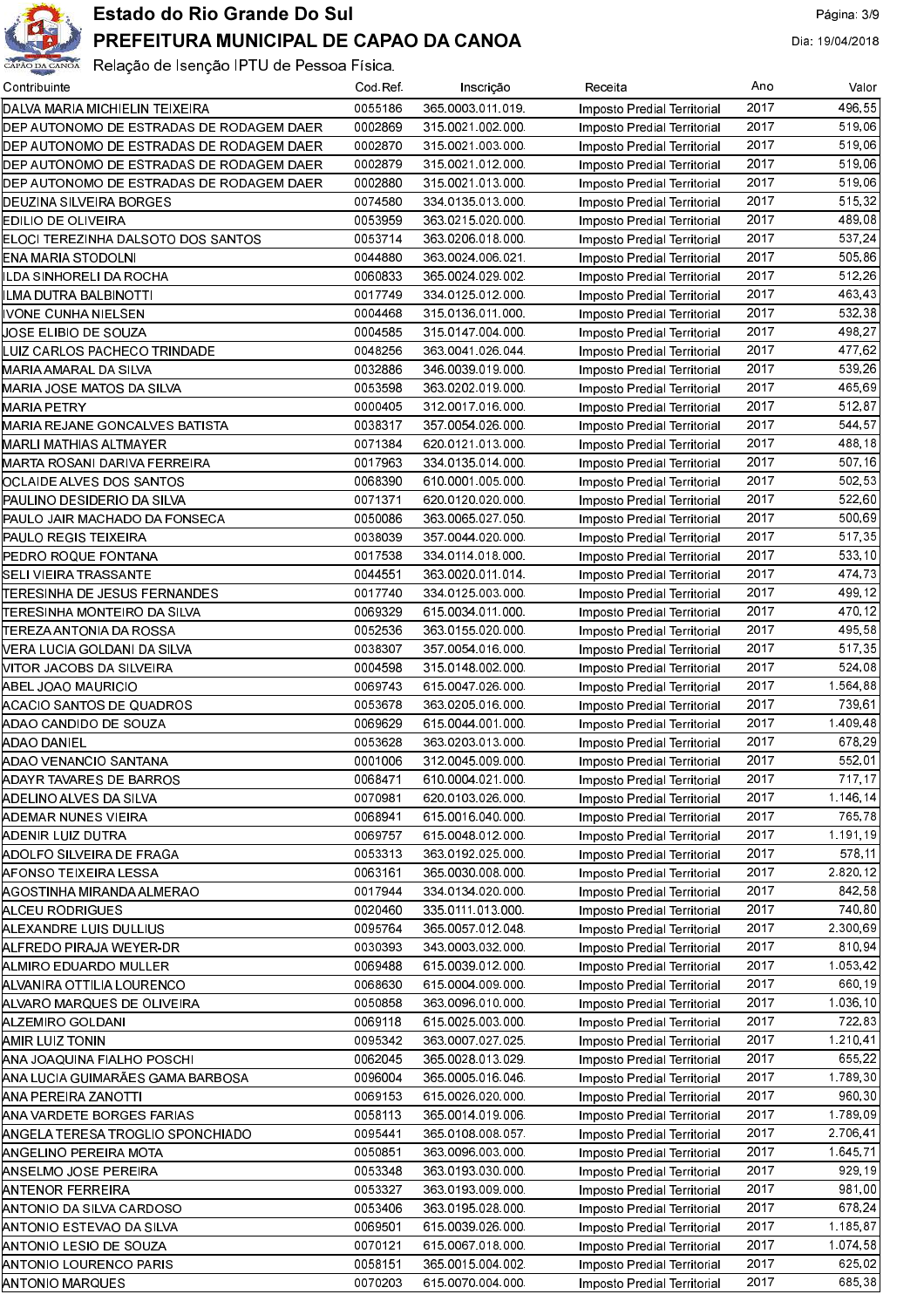

| Contribuinte                             | Cod Ref. | Inscrição        | Receita                     | Ano  | Valor                    |
|------------------------------------------|----------|------------------|-----------------------------|------|--------------------------|
| ANTONIO MOACIR ZONTA                     | 0020578  | 335 0117 011 000 | Imposto Predial Territorial | 2017 | 778.17                   |
| ANTONIO PEDRO FRANCISCO                  | 0051088  | 363 0104 014 000 | Imposto Predial Territorial | 2017 | 1.217,78                 |
| ANTONIO RAPAKI                           | 0069831  | 615 0051 028 000 | Imposto Predial Territorial | 2017 | 780,03                   |
| ANTONIO SANTOS DA SILVA                  | 0069117  | 615 0025 002 000 | Imposto Predial Territorial | 2017 | 1.592,95                 |
| APOLINARIO ANTONIO RIBEIRO               | 0069384  | 615 0036 016 000 | Imposto Predial Territorial | 2017 | 2.457.73                 |
| ARI TEIXEIRA LESSA                       | 0053219  | 363 0189 024 000 | Imposto Predial Territorial | 2017 | 1.091,05                 |
| ARISTIDES ALCIONI SILVA DOS SANTOS       | 0038806  | 360 0005 009 002 | Imposto Predial Territorial | 2017 | 767.78                   |
| ARLETE DA SILVA TOMAZ                    | 0057072  | 365 0013 001 003 | Imposto Predial Territorial | 2017 | 578.39                   |
| ARMINDO SCHNEIDT                         | 0038894  | 360 0010 014 000 | Imposto Predial Territorial | 2017 | 661, 64                  |
| ARNO RAUBACH                             | 0051860  | 363 0131 005 000 | Imposto Predial Territorial | 2017 | 835,60                   |
| ASTA MARIA BOZZETTO                      | 0064609  | 365 0047 015 000 | Imposto Predial Territorial | 2017 | 2.711,37                 |
| BENTA FERREIRA DA SILVA                  | 0069524  | 615 0040 019 000 | Imposto Predial Territorial | 2017 | 895,32                   |
| BENTA JUSTO MAGNUS                       | 0003366  | 315 0051 016 000 | Imposto Predial Territorial | 2017 | 558.14                   |
| BRIGADA MILITAR OITAVO BATALHAO          | 0004327  | 315 0125 002 000 | Imposto Predial Territorial | 2017 | 619.01                   |
| BRIGADA MILITAR OITAVO BATALHAO          | 0004328  | 315 0125 003 000 | Imposto Predial Territorial | 2017 | 619.01                   |
| BRIGADA MILITAR OITAVO BATALHAO          | 0014197  | 334 0038 001 000 | Imposto Predial Territorial | 2017 | 1.797.91                 |
| BRIGADA MILITAR OITAVO BATALHAO          | 0016975  | 334 0080 016 000 | Imposto Predial Territorial | 2017 | 2.187.83                 |
| BRIZIDA ANGELA POLO                      | 0032044  | 346 0010 016 000 | Imposto Predial Territorial | 2017 | 748.47                   |
| CAMILIA VERGILINA ROCHA                  | 0051021  | 363 0102 020 000 | Imposto Predial Territorial | 2017 | 1.947, 18                |
| CARLOS BATISTA LUZARDO                   | 0054567  | 365 0002 003 025 | Imposto Predial Territorial | 2017 | 778.67                   |
| CARLOS LUIZ DE CARLI                     | 0071082  | 620 0106 022 000 | Imposto Predial Territorial | 2017 | 1.326,85                 |
| CARLOS ROBERTO RODRIGUES                 | 0059530  | 365 0019 020 016 | Imposto Predial Territorial | 2017 | 1.310.69                 |
| CARLOS SANTOS DEVES                      | 0069681  | 615 0045 024 000 |                             | 2017 | 1.528.51                 |
| CARMELINA RODRIGUES DE SOUZA             | 0020877  | 335 0131 012 000 | Imposto Predial Territorial | 2017 | 820.50                   |
|                                          |          |                  | Imposto Predial Territorial | 2017 | 1.601.05                 |
| CARMEM FEDUMENTI                         | 0037059  | 357 0006 002 000 | Imposto Predial Territorial | 2017 | 1.661.89                 |
| CARMINE IDESSA LEHR SALMORIA             | 0050286  | 363 0072 004 000 | Imposto Predial Territorial | 2017 | 645.52                   |
| CARMO FRANCISCO SCHEEREN                 | 0020583  | 335 0117 016 000 | Imposto Predial Territorial |      |                          |
| CECILIA RIZZARDI                         | 0052837  | 363 0177 023 000 | Imposto Predial Territorial | 2017 | 881,85                   |
| CLAUDIA GONCALVES DE OLIVEIRA            | 0051619  | 363 0123 021 000 | Imposto Predial Territorial | 2017 | 1.033,13                 |
| CLAUDIO LOPES DA SILVA JUNIOR            | 0093297  | 365 0027 031 061 | Imposto Predial Territorial | 2017 | 1.582.72                 |
| CLAUDIO ROBERTO D'AVILA FILHO            | 0082992  | 667 0012 002 000 | Imposto Predial Territorial | 2017 | 6.533,10                 |
| CLECI DA ROCHA RITTER                    | 0017702  | 334 0122 017 000 | Imposto Predial Territorial | 2017 | $\overline{1}$ . 272, 25 |
| CLECI HOFFMANN DA SILVA                  | 0049843  | 363 0058 029 020 | Imposto Predial Territorial | 2017 | 687.50                   |
| CLEOMAR GEHRES                           | 0037113  | 357 0007 028 000 | Imposto Predial Territorial | 2017 | $\overline{1.761, 15}$   |
| CLUBE DE MAES UNIDAS VENCEREMOS          | 0017376  | 334 0104 011 000 | Imposto Predial Territorial | 2017 | 685.06                   |
| CLUBE DE MAES UNIDAS VENCEREMOS          | 0017379  | 334 0104 014 000 | Imposto Predial Territorial | 2017 | 681.50                   |
| DALBANI SILVA DA ROSA                    | 0050971  | 363 0101 004 000 | Imposto Predial Territorial | 2017 | 1.431, 15                |
| DALVA AVILA DE OLIVEIRA                  | 0057339  | 365 0013 011 114 | Imposto Predial Territorial | 2017 | 619.14                   |
| DALVA PEREIRA SOARES FERRAZZO            | 0050986  | 363 0101 019 000 | Imposto Predial Territorial | 2017 | 1.700.23                 |
| DARCI GRACILIANO MINEIRO                 | 0005990  | 321 0031 018 001 | Imposto Predial Territorial | 2017 | 1 142 37                 |
| DARCI SCHACHT                            | 0030456  | 343 0005 031 000 | Imposto Predial Territorial | 2017 | 887.83                   |
| DARCY VERISSIMO ALVES E OUTRA            | 0014826  | 334 0048 001 000 | Imposto Predial Territorial | 2017 | 1.272,39                 |
| DELFINA RAMOS FERREIRA                   | 0069290  | 615 0032 002 000 | Imposto Predial Territorial | 2017 | 2.807.89                 |
| DEP AUTONOMO DE ESTRADAS DE RODAGEM DAER | 0002868  | 315 0021 001 000 | Imposto Predial Territorial | 2017 | 562.31                   |
| DEP AUTONOMO DE ESTRADAS DE RODAGEM DAER | 0002871  | 315 0021 004 000 | Imposto Predial Territorial | 2017 | 562.31                   |
| DEP AUTONOMO DE ESTRADAS DE RODAGEM DAER | 0002873  | 315 0021 006 000 | Imposto Predial Territorial | 2017 | 692,08                   |
| DEP AUTONOMO DE ESTRADAS DE RODAGEM DAER | 0002874  | 315 0021 007 000 | Imposto Predial Territorial | 2017 | 865.10                   |
| DEP AUTONOMO DE ESTRADAS DE RODAGEM DAER | 0002875  | 315 0021 008 000 | Imposto Predial Territorial | 2017 | 692,08                   |
| DEP AUTONOMO DE ESTRADAS DE RODAGEM DAER | 0002876  | 315 0021 009 000 | Imposto Predial Territorial | 2017 | 692,08                   |
| DEP AUTONOMO DE ESTRADAS DE RODAGEM DAER | 0002877  | 315 0021 010 000 | Imposto Predial Territorial | 2017 | 692,08                   |
| DEP AUTONOMO DE ESTRADAS DE RODAGEM DAER | 0002881  | 315 0021 014 000 | Imposto Predial Territorial | 2017 | 562,31                   |
| DEROCI BEZI                              | 0052516  | 363 0154 025 000 | Imposto Predial Territorial | 2017 | 795.12                   |
| DIEGO ANTONIO BALCZAREK MUCELIN          | 0096118  | 365 0106 015 005 | Imposto Predial Territorial | 2017 | 1.270,01                 |
| DIEGO SILVEIRA CARDOSO                   | 0000756  | 312 0033 012 000 | Imposto Predial Territorial | 2017 | 888.47                   |
| <b>DIEGO TRAESEL COELHO</b>              | 0095717  | 365 0057 012 001 | Imposto Predial Territorial | 2017 | 3.225,46                 |
| DILTON BOLZONI PEREIRA DA LUZ            | 0094358  | 365 0010 001 097 | Imposto Predial Territorial | 2017 | 1.551,30                 |
| DIONAURA LOPES RIBEIRO FERNANDES         | 0069894  | 615 0054 008 000 | Imposto Predial Territorial | 2017 | 826.18                   |
| DOMINGOS BRUGNERA                        | 0056056  | 365 0009 010 037 | Imposto Predial Territorial | 2017 | 588,52                   |
| DORVAL JOSE DE MELLO                     | 0000729  | 312 0032 005 000 | Imposto Predial Territorial | 2017 | 727,20                   |
| EDITH RIBEIRO MAINEL                     | 0051834  | 363 0130 013 000 | Imposto Predial Territorial | 2017 | 819,51                   |
| EDUARDO DA SILVA ROSSATO                 | 0069951  | 615 0059 003 000 | Imposto Predial Territorial | 2017 | 1.993.35                 |
| ELECY PEREIRA DA SILVA                   | 0078299  | 352 0030 001 017 | Imposto Predial Territorial | 2017 | 602.88                   |
| ELENA FERREIRA TEIXEIRA                  | 0069038  | 615 0019 039 000 | Imposto Predial Territorial | 2017 | 860.47                   |
| ELI MANOEL DE SOUZA                      | 0069579  | 615 0042 007 000 | Imposto Predial Territorial | 2017 | 1.508,89                 |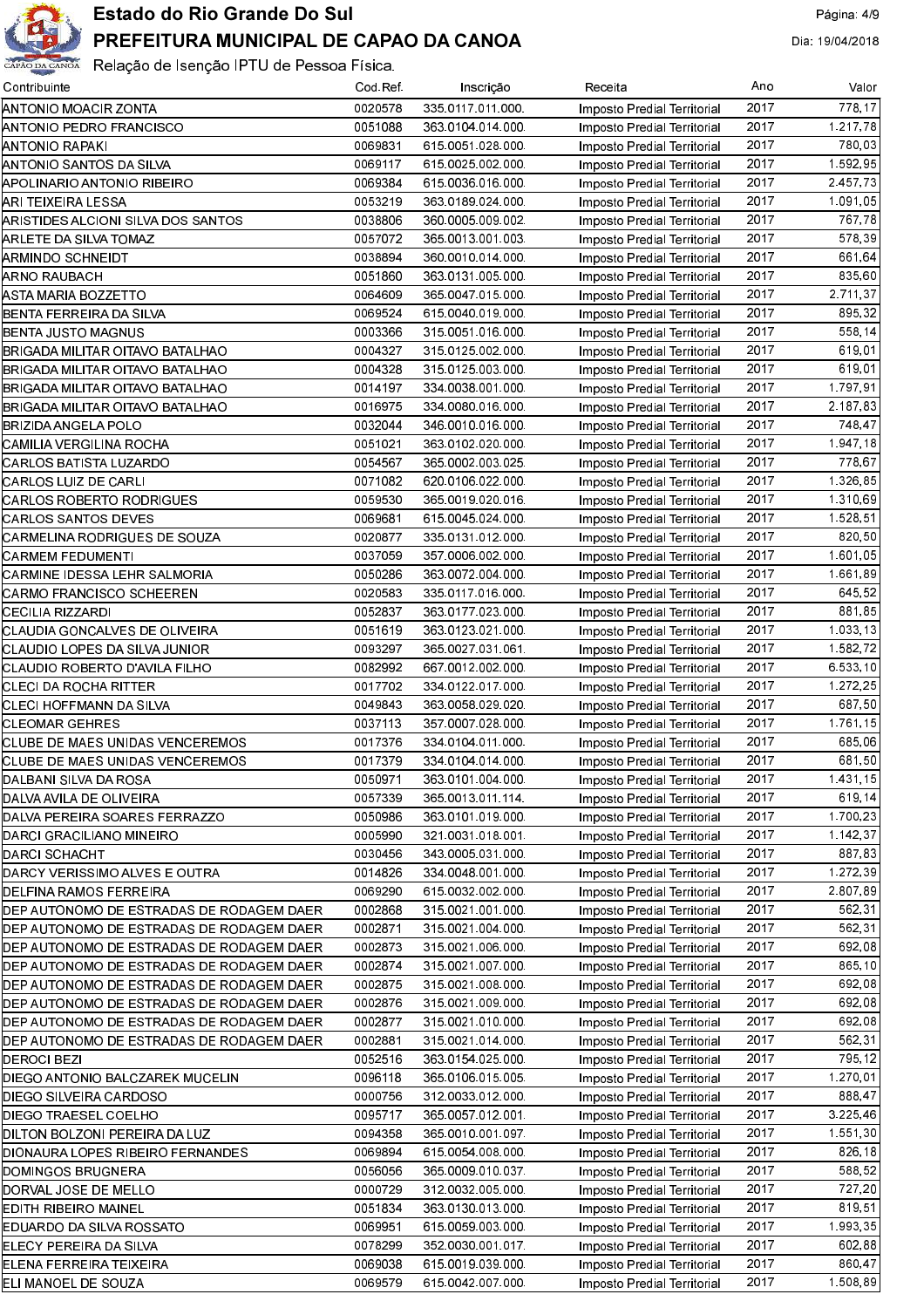

| Contribuinte                             | Cod Ref            | Inscrição                            | Receita                                                    | Ano          | Valor              |
|------------------------------------------|--------------------|--------------------------------------|------------------------------------------------------------|--------------|--------------------|
| ELISALDO VIEIRA BREHM                    | 0002526            | 312 0105 015 000                     | Imposto Predial Territorial                                | 2017         | 1.696, 18          |
| <b>ELMARINO VICENTE DE JESUS</b>         | 0070911            | 620 0100 021 000                     | Imposto Predial Territorial                                | 2017         | 1 461 55           |
| ELOCI DA SILVA BECKER                    | 0051385            | 363 0116 008 000                     | Imposto Predial Territorial                                | 2017         | 1.008.76           |
| ELOINA KLEN DA SILVA                     | 0069646            | 615 0044 017 000                     | Imposto Predial Territorial                                | 2017         | 835.81             |
| ELOISA MENDES PIRES                      | 0065049            | 365 0060 019 017                     | Imposto Predial Territorial                                | 2017         | 835,54             |
| ELVENI SOMMER                            | 0051985            | 363 0134 018 000                     | Imposto Predial Territorial                                | 2017         | 1 084 57           |
| ELZIO DOMINGOS EVARISTO                  | 0052102            | 363 0140 016 000                     | Imposto Predial Territorial                                | 2017         | 858,27             |
| <b>EMANUELE PUHL</b>                     | 0078760            | 365 0019 018 062                     | Imposto Predial Territorial                                | 2017         | 1.456,63           |
| EMILIA DA SILVA VIEIRA                   | 0052954            | 363 0181 007 000                     | Imposto Predial Territorial                                | 2017         | 726,87             |
| ERACY NORMELIA FRASSETO CARLESSO         | 0020581            | 335 0117 014 000                     | Imposto Predial Territorial                                | 2017         | 688,88             |
| ERIAN GENTIL DA SILVA                    | 0068864            | 615 0015 001 000                     | Imposto Predial Territorial                                | 2017         | 636,99             |
| ERNA BOBSIN DOS SANTOS E OUTRO           | 0070968            | 620 0103 013 000                     | Imposto Predial Territorial                                | 2017         | 1.126,53           |
| ERNESTO BARBOSA CAMARA                   | 0050487            | 363 0081 020 000                     | Imposto Predial Territorial                                | 2017         | 732,66             |
| ERONILDA CONSTANTE DA SILVA              | 0020472            | 335 0112 005 000                     | Imposto Predial Territorial                                | 2017         | 1.603.45           |
| ERONITA ALAIDES DALPIAZ                  | 0065084            | 365 0063 009 000                     | Imposto Predial Territorial                                | 2017         | 2.558,03           |
| EROTILDES JOSE BERNARDES                 | 0069158            | 615 0026 025 000                     | Imposto Predial Territorial                                | 2017         | 768,97             |
| <b>EUCLIDES WITT</b>                     | 0069455            | 615 0038 006 000                     | Imposto Predial Territorial                                | 2017         | 1.436,38           |
| EVA GUIMARAES BARBOSA                    | 0020462            | 335 0111 015 000                     | Imposto Predial Territorial                                | 2017         | 1.001,32           |
| FAZENDA NACIONAL                         | 0051667            | 363 0124 035 000                     | Imposto Predial Territorial                                | 2017         | 1.111,90           |
| FELISBERTO BIAZUS NETO                   | 0018690            | 335 0017 003 000                     | Imposto Predial Territorial                                | 2017         | 861,22             |
| FERNANDO BEN                             | 0095762            | 365 0057 012 046<br>343 0006 002 000 | Imposto Predial Territorial                                | 2017<br>2017 | 1.112.89<br>671.15 |
| FILADELFIO FREITAS DA SILVA              | 0030459            |                                      | Imposto Predial Territorial                                | 2017         | 640,12             |
| FRANCISCO JOSE FERNANDES                 | 0055954            | 365 0006 020 002                     | Imposto Predial Territorial                                | 2017         | 1.760,86           |
| FRATERNIDADE ESPIRITA CAVALEIROS S JORGE | 0069640<br>0050675 | 615 0044 011 000<br>363 0088 013 000 | Imposto Predial Territorial                                | 2017         | 1.943.13           |
| FUNDACAO DE CULTURA E TURISMO DE C CANOA | 0069154            | 615 0026 021 000                     | Imposto Predial Territorial                                | 2017         | 601,36             |
| GASPAR GRIZA<br>GECY TEREZINHA GRIZA     | 0069345            | 615 0035 008 000                     | Imposto Predial Territorial<br>Imposto Predial Territorial | 2017         | 1.340,77           |
| GEDI QUADROS PEREIRA                     | 0017869            | 334 0130 026 000                     | Imposto Predial Territorial                                | 2017         | 1.634.04           |
| GENESIO JESUS DOS REIS                   | 0069662            | 615 0045 005 000                     | Imposto Predial Territorial                                | 2017         | 1.545,01           |
| GENI PEREIRA BRUSCH                      | 0057778            | 365 0014 008 037                     | Imposto Predial Territorial                                | 2017         | 715.93             |
| GERCY ESPINDOLA DE MATOS                 | 0053432            | 363 0196 022 000                     | Imposto Predial Territorial                                | 2017         | 747,87             |
| GERSON LUIS PINTO                        | 0082728            | 667 0001 002 000                     | Imposto Predial Territorial                                | 2017         | 6.533.10           |
| GESSI COPETI BASSO                       | 0058164            | 365 0015 004 015                     | Imposto Predial Territorial                                | 2017         | 625,02             |
| GLORIA BARBOSA PRESTES                   | 0058208            | 365 0015 007 023                     | Imposto Predial Territorial                                | 2017         | 749,81             |
| GRUPO ESPIRITA ISMAEL                    | 0050421            | 363 0078 016 000                     | Imposto Predial Territorial                                | 2017         | 1.170,49           |
| HELENA MARQUES WINTER                    | 0050356            | 363 0075 029 000                     | Imposto Predial Territorial                                | 2017         | 936.21             |
| HELIO RECK                               | 0069344            | 615 0035 007 000                     | Imposto Predial Territorial                                | 2017         | 1.922, 74          |
| HELOISA MAGALHAES SANTANA                | 0051956            | 363 0133 025 000                     | Imposto Predial Territorial                                | 2017         | 1.335, 10          |
| HERMINIO ZAMPROGNA                       | 0031457            | 343 0059 032 000                     | Imposto Predial Territorial                                | 2017         | 781,29             |
| HILDA BIRLEM                             | 0069196            | 615 0027 032 000                     | Imposto Predial Territorial                                | 2017         | 1.406,64           |
| HORIZONTE BROGLIO                        | 0050775            | 363 0093 006 000                     | Imposto Predial Territorial                                | 2017         | 926,68             |
| HOSPITAL SANTA LUZIA                     | 0068309            | 365 0111 013 000                     | Imposto Predial Territorial                                | 2017         | 43.360,88          |
| IGREJA EVANGELICA BATISTA BETEL          | 0070245            | 615 0071 019 000                     | Imposto Predial Territorial                                | 2017         | 4 300 16           |
| IKUMI KOMIYA                             | 0052131            | 363 0141 005 000                     | Imposto Predial Territorial                                | 2017         | 601.85             |
| ILIRIO LUIZ TCATCH                       | 0037425            | 357 0019 014 000                     | Imposto Predial Territorial                                | 2017         | 988,80             |
| ILMAR RODRIGUES DIAS                     | 0061522            | 365 0027 032 044                     | Imposto Predial Territorial                                | 2017         | 563.52             |
| ILSON DE JESUS MAGALHAES                 | 0034536            | 349 0037 001 000                     | Imposto Predial Territorial                                | 2017         | 940,13             |
| IRACEMA DA SILVA ARBOITE                 | 0069990            | 615 0061 001 000                     | Imposto Predial Territorial                                | 2017         | 774.13             |
| IRACY NIEDERMAYER DE CAMPOS              | 0049374            | 363 0050 005 002                     | Imposto Predial Territorial                                | 2017         | 659.38             |
| IRENE ALVES DE LIMA NETTO                | 0071161            | 620 0111 003 000                     | Imposto Predial Territorial                                | 2017         | 768,43             |
| ISABEL VOLLINO DE VARGAS                 | 0039072            | 360 0022 017 000                     | Imposto Predial Territorial                                | 2017         | 561,62             |
| ITOR JACOBS DA SILVEIRA                  | 0053167            | 363 0187 033 000                     | Imposto Predial Territorial                                | 2017         | 824.49             |
| IVAN MATZEMBACHER                        | 0069833            | 615 0052 002 000                     | Imposto Predial Territorial                                | 2017         | 919,18             |
| JAIRO JOEL DE OLIVEIRA                   | 0065173            | 365 0067 020 000                     | Imposto Predial Territorial                                | 2017         | 2.673,48           |
| JAIRO MINUZZI ZAMBERLAN                  | 0093274            | 365 0027 031 038                     | Imposto Predial Territorial                                | 2017         | 1.533, 14          |
| JAIRO SILVEIRA                           | 0032112            | 346 0012 014 000                     | Imposto Predial Territorial                                | 2017         | 654.81             |
| JANE TEREZINHA VANINI                    | 0050558            | 363 0085 029 000                     | Imposto Predial Territorial                                | 2017         | 2.186,25           |
| JANETE MARTINS DA SILVA                  | 0095998            | 365 0005 016 040                     | Imposto Predial Territorial                                | 2017         | 1.322, 15          |
| UANILSON BITENCOURT DA CUNHA             | 0069385            | 615 0036 017 000                     | Imposto Predial Territorial                                | 2017         | 2.297,50           |
| JOAO BATISTA SANTOS SILVA                | 0096006            | 365 0005 016 048                     | Imposto Predial Territorial                                | 2017         | 1.321,00           |
| JOAO CUNHA DA SILVA                      | 0053024            | 363 0183 016 000                     | Imposto Predial Territorial                                | 2017         | 2.401,31           |
| JOAO DOS SANTOS                          | 0068467            | 610.0004.017.000                     | Imposto Predial Territorial                                | 2017         | 594.74             |
| JOAO LUIS LEITE RODRIGUES                | 0031425            | 343 0058 024 000                     | Imposto Predial Territorial                                | 2017         | 1.953,23           |
| JOAO RIBEIRO DE SOUZA                    | 0017549            | 334 0115 009 000                     | Imposto Predial Territorial                                | 2017         | 1.046,64           |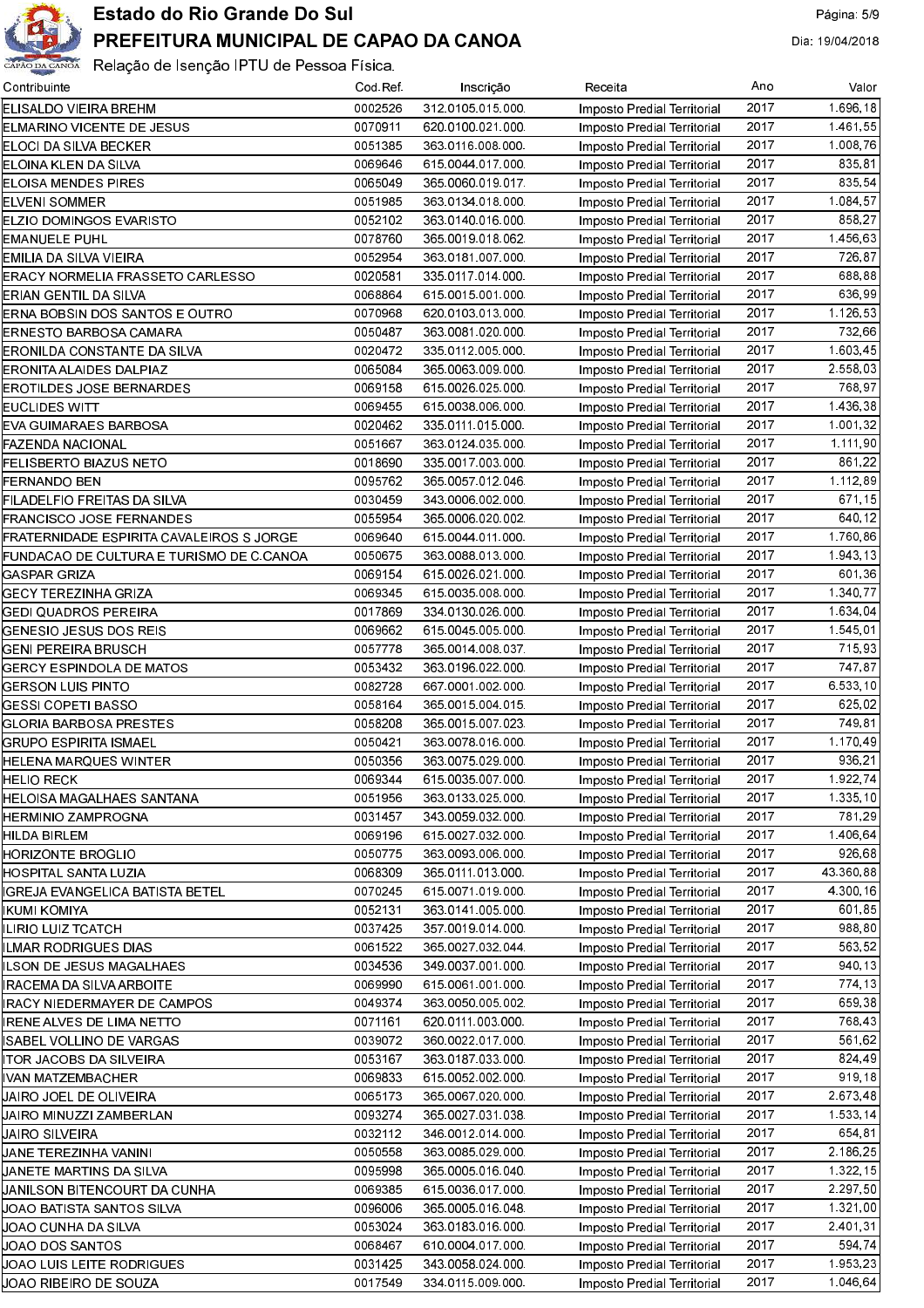

| Contribuinte                                            | Cod Ref            | Inscrição                            | Receita                            | Ano  | Valor    |
|---------------------------------------------------------|--------------------|--------------------------------------|------------------------------------|------|----------|
| µOAO VICENTE CASOL                                      | 0095737            | 365 0057 012 021                     | Imposto Predial Territorial        | 2017 | 2.055.11 |
| UORGE DE FRAGA                                          | 0071259            | 620 0115 005 000                     | <b>Imposto Predial Territorial</b> | 2017 | 576.55   |
| UOSE ANTUNES DE LIMA                                    | 0071158            | 620 0111 001 001                     | <b>Imposto Predial Territorial</b> | 2017 | 871,80   |
| UOSE FELISBERTO DOS SANTOS                              | 0071019            | 620 0104 004 000                     | <b>Imposto Predial Territorial</b> | 2017 | 1.047,10 |
| JOSE LOURIVAL PERSI                                     | 0036955            | 357 0002 001 000                     | <b>Imposto Predial Territorial</b> | 2017 | 1761, 15 |
| JOSE LUIZ WUTTKE                                        | 0049419            | 363 0050 014 000                     | <b>Imposto Predial Territorial</b> | 2017 | 4 091 93 |
| UOSE NUNES AGUIAR                                       | 0052459            | 363 0152 002 000                     | <b>Imposto Predial Territorial</b> | 2017 | 573.03   |
| JOSE RICHARDI                                           | 0069656            | 615 0044 027 000                     | <b>Imposto Predial Territorial</b> | 2017 | 2 045 40 |
| JOSE TAVARES PEREIRA                                    | 0052880            | 363 0179 003 000                     | <b>Imposto Predial Territorial</b> | 2017 | 1.239.64 |
| UOSE VALDYR SABADIN                                     | 0034221            | 349 0018 012 000                     | <b>Imposto Predial Territorial</b> | 2017 | 988,40   |
| UUAREZ DOS SANTOS                                       | 0030432            | 343 0005 006 000                     | <b>Imposto Predial Territorial</b> | 2017 | 639.19   |
| UULIETA ALMEIDA SILVA                                   | 0069909            | 615 0055 009 000                     | <b>Imposto Predial Territorial</b> | 2017 | 897,44   |
| LAURO MAURICIO                                          | 0052988            | 363 0182 007 000                     | <b>Imposto Predial Territorial</b> | 2017 | 1.833,28 |
| EALCINO DE OLIVEIRA SANTOS.                             | 0017632            | 334 0119 020 000                     | <b>Imposto Predial Territorial</b> | 2017 | 555 75   |
| EONOR DA SILVA NETO                                     | 0000720            | 312 0031 016 000                     | <b>Imposto Predial Territorial</b> | 2017 | 851,38   |
| EONTINA TEREZINHA ALVES.                                | 0070004            | 615 0061 014 000                     | <b>Imposto Predial Territorial</b> | 2017 | 1.438,45 |
| EVINO DOMINGOS PAGOT.                                   | 0062231            | 365 0028 032 030                     | Imposto Predial Territorial        | 2017 | 1.542,00 |
| LIBORIO DEWES DA COSTA                                  | 0069855            | 615 0052 026 000                     | Imposto Predial Territorial        | 2017 | 1.467.17 |
| LISANDRA DE SOUZA PEREIRA                               | 0039493            | 360 0041 007 000                     | <b>Imposto Predial Territorial</b> | 2017 | 767,03   |
| LOJA MARIO BEHRING N 95                                 | 0017383            | 334 0104 019 000                     | <b>Imposto Predial Territorial</b> | 2017 | 2.601,29 |
| LORECI ALVARENGA SILVEIRA                               | 0030444            | 343 0005 018 000                     | Imposto Predial Territorial        | 2017 | 609.52   |
| LUIZ ANTONIO DUARTE DE SOUZA                            | 0043651            | 363 0017 025 012                     | Imposto Predial Territorial        | 2017 | 1.575,90 |
| LUIZ ARTHUR RANGEL SPERLING                             | 0095731            | 365 0057 012 015                     | Imposto Predial Territorial        | 2017 | 2 043 44 |
| LUIZ CARLOS PETRY                                       | 0054613            | 365 0002 004 044                     | Imposto Predial Territorial        | 2017 | 581,52   |
| LUIZ DALL ACQUA                                         | 0052510            | 363 0154 019 000                     | Imposto Predial Territorial        | 2017 | 736,35   |
| LUIZ FERNANDO FRAGA MONTEIRO                            | 0052083            | 363 0139 031 000                     | Imposto Predial Territorial        | 2017 | 874,66   |
| LUIZ FULGENCIO COSTA                                    | 0069446            | 615 0037 025 000                     | Imposto Predial Territorial        | 2017 | 1.708,03 |
| LUIZ SCHEFER MACHADO                                    | 0069137            | 615 0026 004 000                     | Imposto Predial Territorial        | 2017 | 1.101,09 |
| LUVANI MARIA UHRY                                       | 0091977            | 365 0038 007 091                     | Imposto Predial Territorial        | 2017 | 1.577,03 |
| MANOEL AMARO RAMOS                                      | 0069843            | 615 0052 012 000                     | Imposto Predial Territorial        | 2017 | 1.778,32 |
| MANOEL AMBROSIO DE SOUZA                                | 0069395            | 615 0036 026 000                     | Imposto Predial Territorial        | 2017 | 979,75   |
| MANOEL FRAGA DE VARGAS                                  | 0071488            | 620 0132 005 000                     | Imposto Predial Territorial        | 2017 | 2.128,15 |
| MANOEL JOAQUIM VIEIRA                                   | 0070350            | 615 0077 018 000                     | Imposto Predial Territorial        | 2017 | 2.237,54 |
| MANOEL LEANDRO GONCALVES                                | 0053224            | 363 0189 029 000                     | Imposto Predial Territorial        | 2017 | 648.72   |
| MANOEL MARIA DA SILVA                                   | 0070026            | 615 0062 010 000                     | Imposto Predial Territorial        | 2017 | 673,36   |
| MANOEL NASCIMENTO MIGUEL                                | 0070355            | 615 0077 023 000                     | Imposto Predial Territorial        | 2017 | 1 686 85 |
| <b>MANOEL OSORIO BASTOS</b>                             | 0069778            | 615 0048 033 000                     | <b>Imposto Predial Territorial</b> | 2017 | 909.92   |
| MANOEL PEDRO PRESTES AGUIAR                             | 0093448            | 365 0027 001 089                     | Imposto Predial Territorial        | 2017 | 836.92   |
| <b>MANOEL SILVEIRA GOMES</b>                            | 0050295            | 363 0072 013 000                     | Imposto Predial Territorial        | 2017 | 1.270,57 |
| <b>MARA DORALICE DA SILVA</b>                           | 0037631            | 357 0027 007 000                     | Imposto Predial Territorial        | 2017 | 1.252.52 |
| <b>MARCELO CLAUDIO NUNES</b>                            | 0058481            | 365 0015 010 131                     | Imposto Predial Territorial        | 2017 | 833.02   |
| MARIA BERNADETE PELISSER DALSOTTO                       | 0068982            | 615 0018 010 000                     | Imposto Predial Territorial        | 2017 | 1.532.03 |
| <b>MARIA CLARA MAGALHAES</b>                            | 0017529            | 334 0114 009 000                     | Imposto Predial Territorial        | 2017 | 1.061,33 |
| MARIA CLEONY DA ROCHA LIMA                              | 0058313            | 365 0015 008 091                     | Imposto Predial Territorial        | 2017 | 645.92   |
| <b>MARIA DACIA DE OLIVEIRA KNEWITZ</b>                  | 0071143            | 620 0109 020 000                     | Imposto Predial Territorial        | 2017 | 1.209,64 |
| MARIA DE LOURDES DOS SANTOS ROSA                        | 0068927            | 615 0016 026 000                     | Imposto Predial Territorial        | 2017 | 731.73   |
| MARIA DE LOURDES PINHO DE OLIVEIRA                      | 0084524            | 615 0029 013 000                     | Imposto Predial Territorial        | 2017 | 1.689.86 |
| <b>MARIA ILMA ALMINHANA</b>                             | 0053254            | 363 0190 027 000                     | Imposto Predial Territorial        | 2017 | 1.336.08 |
| <b>MARIA INES CARCUCHINSKI VARGAS</b>                   | 0020597            | 335 0118 010 000                     | Imposto Predial Territorial        | 2017 | 572.17   |
| <b>MARIA IRACEMA DIAS HASSDENTEUFEL</b>                 | 0066338            | 365 0097 003 112                     | Imposto Predial Territorial        | 2017 | 585.27   |
| MARIA JUREMA SANTOS PRENDEL                             | 0020592            | 335 0118 005 000                     | Imposto Predial Territorial        | 2017 | 572.17   |
| <b>MARIA NOELCI MACEDO MARTINS</b>                      | 0037619            | 357 0026 023 000                     | Imposto Predial Territorial        | 2017 | 981,37   |
| <b>MARIA ROCHO</b>                                      | 0069278            | 615 0031 020 000                     | Imposto Predial Territorial        | 2017 | 1.085.37 |
| MARIA ROSINHA DOS SANTOS WERPP                          | 0069760            | 615 0048 015 000                     |                                    | 2017 | 1.404.80 |
|                                                         | 0073914            | 365 0098 001 074                     | Imposto Predial Territorial        | 2017 | 1.300.92 |
| <b>MARIA SCHWEC</b><br><b>MARIA TERESA LANIUS</b>       | 0036462            | 352 0047 002 000                     | Imposto Predial Territorial        | 2017 | 2.399.71 |
| MARLENE DOS REIS NUNES                                  | 0050454            | 363 0080 009 000                     | Imposto Predial Territorial        | 2017 | 1.452,24 |
|                                                         |                    |                                      | Imposto Predial Territorial        | 2017 | 716.79   |
| MARLENE RODRIGUES DA SILVA E OUTRA                      | 0051107<br>0039874 | 363 0105 011 000<br>360 0075 032 000 | Imposto Predial Territorial        | 2017 | 2.568.71 |
| <b>MATEUS DA ROSA</b>                                   | 0052326            | 363 0148 015 000                     | <b>Imposto Predial Territorial</b> | 2017 | 799.16   |
| <b>MAURO CABRERA</b>                                    | 0071104            | 620 0107 012 000                     | Imposto Predial Territorial        | 2017 | 1.136.00 |
| MAURO SILVEIRA SIMAO E OUTRA                            | 0051003            | 363 0102 002 000                     | Imposto Predial Territorial        | 2017 | 1.278.38 |
| <b>MENAIR DUTRA DOS SANTOS</b><br><b>MILTON MARQUES</b> | 0071016            | 620 0104 001 002                     | Imposto Predial Territorial        | 2017 | 798.90   |
| MITRA DA ARQUIDIOCESE DE PORTO ALEGRE                   | 0004311            | 315 0123 006 000                     | <b>Imposto Predial Territorial</b> | 2017 | 2.204,74 |
|                                                         |                    |                                      | <b>Imposto Predial Territorial</b> |      |          |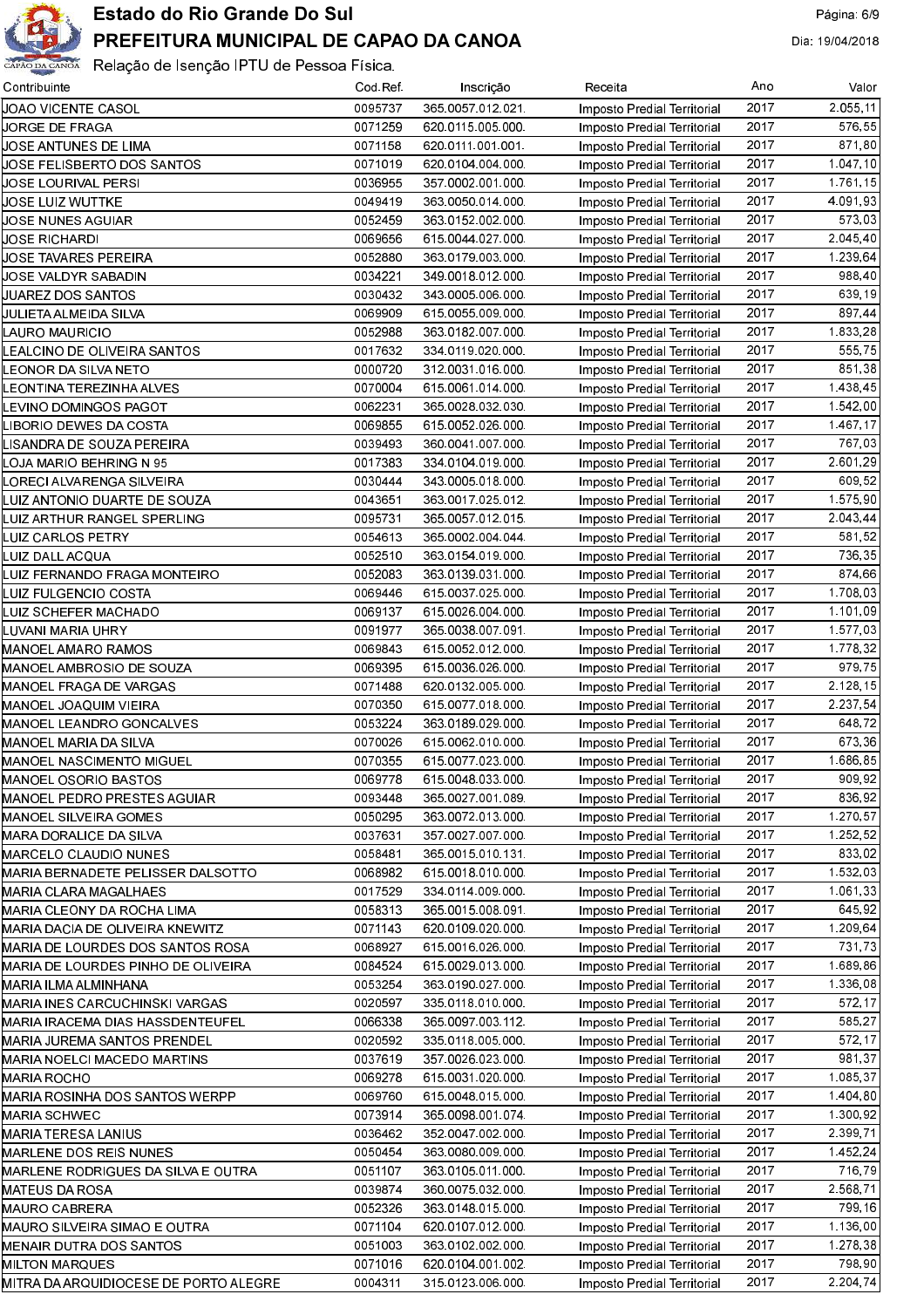

| Contribuinte                          | Cod Ref | Inscrição        | Receita                     | Ano  | Valor       |
|---------------------------------------|---------|------------------|-----------------------------|------|-------------|
| MITRA DA ARQUIDIOCESE DE PORTO ALEGRE | 0017384 | 334 0105 001 000 | Imposto Predial Territorial | 2017 | 749.65      |
| MITRA DA ARQUIDIOCESE DE PORTO ALEGRE | 0017385 | 334 0105 002 000 | Imposto Predial Territorial | 2017 | 2.857,29    |
| MITRA DA ARQUIDIOCESE DE PORTO ALEGRE | 0017386 | 334 0105 004 000 | Imposto Predial Territorial | 2017 | 4.339.96    |
| MITRA DA ARQUIDIOCESE DE PORTO ALEGRE | 0017387 | 334 0105 011 000 | Imposto Predial Territorial | 2017 | 749.65      |
| MITRA DA ARQUIDIOCESE DE PORTO ALEGRE | 0017388 | 334 0105 012 000 | Imposto Predial Territorial | 2017 | 681,50      |
| MITRA DA ARQUIDIOCESE DE PORTO ALEGRE | 0017389 | 334 0105 013 000 | Imposto Predial Territorial | 2017 | 681.50      |
| MITRA DA ARQUIDIOCESE DE PORTO ALEGRE | 0050406 | 363 0078 001 000 | Imposto Predial Territorial | 2017 | 1.337,12    |
| MITRA DA ARQUIDIOCESE DE PORTO ALEGRE | 0050407 | 363 0078 002 000 | Imposto Predial Territorial | 2017 | 918,27      |
| MITRA DA ARQUIDIOCESE DE PORTO ALEGRE | 0050408 | 363 0078 003 000 | Imposto Predial Territorial | 2017 | 845.98      |
| MITRA DA ARQUIDIOCESE DE PORTO ALEGRE | 0050409 | 363 0078 004 000 | Imposto Predial Territorial | 2017 | 2 5 2 0 2 9 |
| MITRA DA ARQUIDIOCESE DE PORTO ALEGRE | 0050423 | 363 0078 018 000 | Imposto Predial Territorial | 2017 | 946.03      |
| MITRA DA ARQUIDIOCESE DE PORTO ALEGRE | 0059142 | 365 0018 007 000 | Imposto Predial Territorial | 2017 | 16.116.04   |
| NADIR TESSARO                         | 0094788 | 363 0018 010 088 | Imposto Predial Territorial | 2017 | 601.30      |
| NAIR BORBA DO ROSARIO                 | 0034240 | 349 0019 009 000 | Imposto Predial Territorial | 2017 | 960,20      |
| NAIR DOS SANTOS MELO E OUTRA          | 0063162 | 365 0030 009 000 | Imposto Predial Territorial | 2017 | 2.240.70    |
| NEIVA TERESINHA DE MORAES E OUTRA     | 0052333 | 363 0148 022 000 | Imposto Predial Territorial | 2017 | 980.54      |
| NELCA WILIA WANDSCHEER                | 0062151 | 365 0028 027 030 | Imposto Predial Territorial | 2017 | 678.70      |
| NELCINDO LUIZ BERTOTTO                | 0037061 | 357 0006 004 000 | Imposto Predial Territorial | 2017 | 1 601 05    |
| NELCINDO LUIZ BERTOTTO                | 0037062 | 357 0006 005 000 | Imposto Predial Territorial | 2017 | 1.761.15    |
| NELGA MARLI RANNOV DA SILVA           | 0058562 | 365 0015 012 076 | Imposto Predial Territorial | 2017 | 648,58      |
| NELI DUARTE AQUINO                    | 0053753 | 363 0208 010 000 | Imposto Predial Territorial | 2017 | 934.22      |
| NELSON CLOSS                          | 0051182 | 363 0108 012 000 | Imposto Predial Territorial | 2017 | 1.449.42    |
| NELSON ZANOTI                         | 0069801 | 615 0050 013 000 | Imposto Predial Territorial | 2017 | 939.68      |
| NEREU TEOTONIO DA SILVA               | 0071542 | 620 0133 037 000 | Imposto Predial Territorial | 2017 | 727,42      |
| NESTOR GROSS                          | 0051851 | 363 0130 030 000 | Imposto Predial Territorial | 2017 | 1.196,56    |
| NEUSA PONCONI                         | 0093445 | 365 0027 001 086 | Imposto Predial Territorial | 2017 | 1.903.15    |
| NEUZA ROSA DA COSTA                   | 0081635 | 365 0004 017 048 | Imposto Predial Territorial | 2017 | 1.010.72    |
| NICOLAU DA SILVA COSTA                | 0017417 | 334 0107 018 000 | Imposto Predial Territorial | 2017 | 681.50      |
| NOELY SILVEIRA GEISSLER               | 0095995 | 365 0005 016 037 | Imposto Predial Territorial | 2017 | 1.275.14    |
| NORBERTO LOPES DE ESPINDOLA           | 0068965 | 615 0017 022 000 | Imposto Predial Territorial | 2017 | 802.52      |
| ODINEI RENAN DE CASTILHOS             | 0095763 | 365 0057 012 047 | Imposto Predial Territorial | 2017 | 1 440 73    |
| ODY MARQUES                           | 0069911 | 615 0055 011 000 | Imposto Predial Territorial | 2017 | 1.218.72    |
| OLEDI CORNELIOS JACOBS                | 0069991 | 615 0061 002 000 | Imposto Predial Territorial | 2017 | 760.86      |
| OLGA BITENCOURT DE BRITO E OUTRA      | 0052002 | 363 0135 003 000 | Imposto Predial Territorial | 2017 | 613,62      |
| OLIVEIRA PEDRO DOS REIS               | 0068436 | 610 0003 006 000 | Imposto Predial Territorial | 2017 | 629.33      |
| OLMIRO GOMES DA LUZ                   | 0053555 | 363 0200 019 000 | Imposto Predial Territorial | 2017 | 664.36      |
| ONDINA OLIVEIRA DE SA                 | 0017968 | 334 0135 020 000 | Imposto Predial Territorial | 2017 | 634.98      |
| ORDOVAN JOSÉ DA SILVEIRA              | 0093452 | 365 0027 001 093 | Imposto Predial Territorial | 2017 | 1 825 81    |
| ORVALINO DA SILVA                     | 0071518 | 620 0133 013 000 | Imposto Predial Territorial | 2017 | 943.47      |
| OSCAR BIRLEM                          | 0069161 | 615 0027 002 000 | Imposto Predial Territorial | 2017 | 3 136,80    |
| OSVALDO OLIVEIRA DE MESQUITA          | 0028732 | 339 0043 014 000 | Imposto Predial Territorial | 2017 | 802.86      |
| OTACILIO DE MATOS FERNANDES           | 0032779 | 346 0036 003 000 | Imposto Predial Territorial | 2017 | 583.47      |
| OTILIA JOAQUINA DA ROSA               | 0069379 | 615 0036 011 000 | Imposto Predial Territorial | 2017 | 1.229.67    |
| OTILIA MATOS DA SILVA                 | 0053030 | 363 0183 022 000 | Imposto Predial Territorial | 2017 | 1.104.58    |
| OTILIO DA SILVA                       | 0068838 | 615 0014 003 000 | Imposto Predial Territorial | 2017 | 566.93      |
| OTTO JOSE DAUDT                       | 0074863 | 363 0034 024 043 | Imposto Predial Territorial | 2017 | 868.94      |
| PAULO FERREIRA DE MELLO               | 0016203 | 334 0071 001 030 | Imposto Predial Territorial | 2017 | 696.92      |
| PAULO ROBERTO FERNANDES               | 0001022 | 312 0045 030 000 | Imposto Predial Territorial | 2017 | 990.41      |
| PAULO ROBERTO GIRARDI                 | 0095736 | 365 0057 012 020 | Imposto Predial Territorial | 2017 | 1481.00     |
| PAULO ROBERTO GIRARDI                 | 0095742 | 365 0057 012 026 | Imposto Predial Territorial | 2017 | 1.481.00    |
| PAULO ROBERTO PLATZER                 | 0095720 | 365 0057 012 004 | Imposto Predial Territorial | 2017 | 2 2 6 7 2   |
| PAULO RONALDO DE MELLO                | 0053017 | 363 0183 008 000 | Imposto Predial Territorial | 2017 | 568.05      |
| <b>PEDRO HOFFMANN</b>                 | 0050436 | 363 0079 013 000 | Imposto Predial Territorial | 2017 | 887,45      |
| PEDRO PEREIRA NUNES                   | 0051559 | 363 0121 006 000 | Imposto Predial Territorial | 2017 | 920.43      |
| PERCI DE DEUS DA SILVA                | 0038896 | 360 0010 016 000 | Imposto Predial Territorial | 2017 | 577.18      |
| REINALDO DE ALMEIDA REGO              | 0037069 | 357 0006 012 000 | Imposto Predial Territorial | 2017 | 1 601 05    |
| RENATO JOSE CALSING                   | 0095734 | 365 0057 012 018 | Imposto Predial Territorial | 2017 | 2.112.96    |
| ROBERTO FRANCISCO KRISCHER            | 0049418 | 363 0050 013 000 | Imposto Predial Territorial | 2017 | 800, 10     |
| ROSA MARIA FLECK PIRES                | 0051603 | 363 0123 003 000 | Imposto Predial Territorial | 2017 | 1.283,20    |
| ROSA MARIA ZILLES BORBA E OUTROS      | 0064610 | 365 0047 016 000 | Imposto Predial Territorial | 2017 | 3.547.91    |
| RUBEN JORGE ROLIM RODEL               | 0095997 | 365 0005 016 039 | Imposto Predial Territorial | 2017 | 1.886.06    |
| SANDRA DA ROSA LUZ                    | 0076627 | 365 0024 034 016 | Imposto Predial Territorial | 2017 | 699.27      |
| SANTELMO JOAO DE SOUZA                | 0071531 | 620 0133 026 000 | Imposto Predial Territorial | 2017 | 579.46      |
| SANTO CABRAL DA SILVA                 | 0053582 | 363 0202 003 000 | Imposto Predial Territorial | 2017 | 844.69      |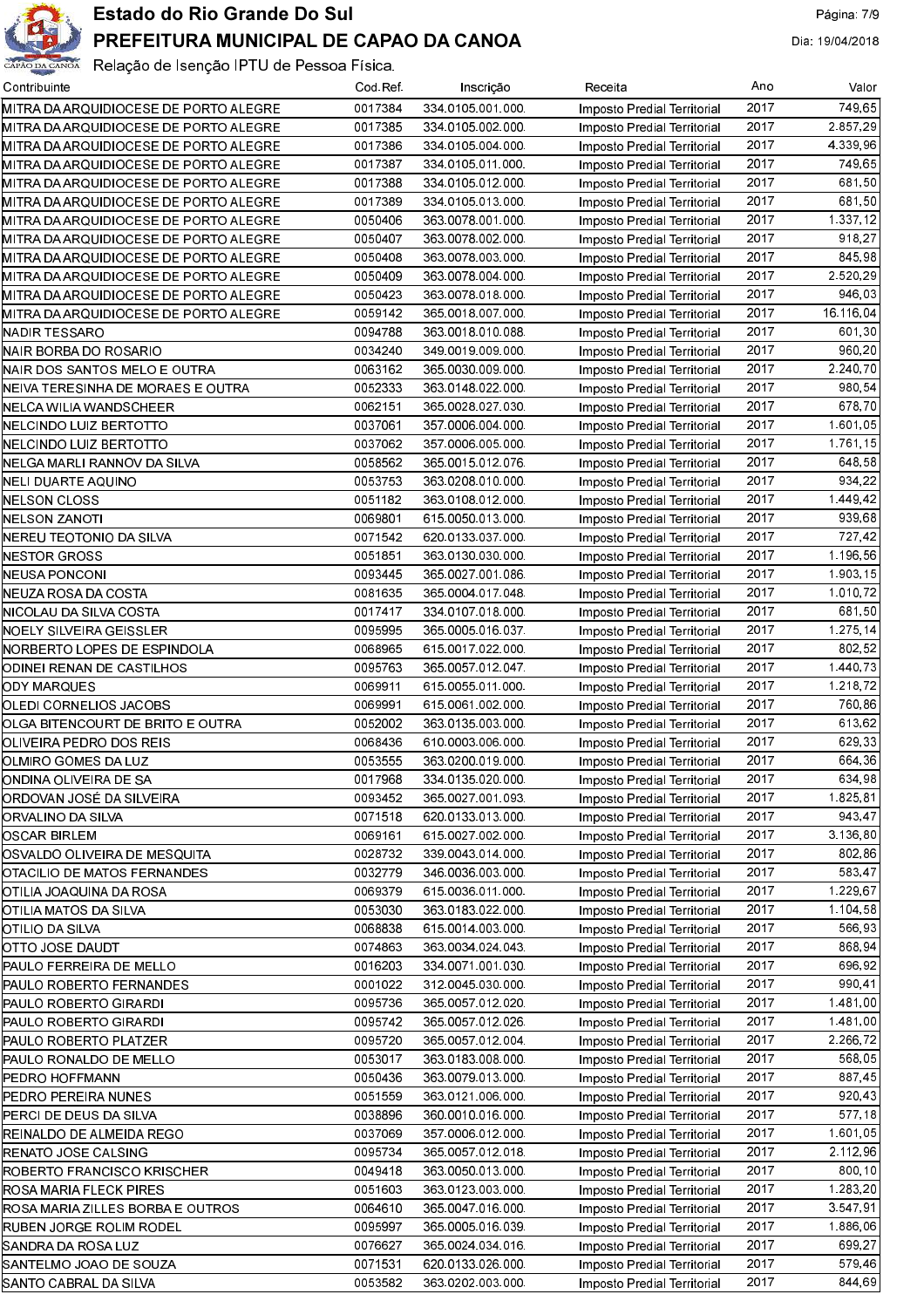

## Estado do Rio Grande Do Sul

## PREFEITURA MUNICIPAL DE CAPAO DA CANOA

| Contribuinte                                              | Cod Ref | Inscrição        | Receita                                                    | Ano  | Valor     |
|-----------------------------------------------------------|---------|------------------|------------------------------------------------------------|------|-----------|
| SAPAT SOCIEDADE AMIGOS PRAIA DO ARROIO TEIXEIRA 0002667   |         | 315 0009 013 000 | Imposto Predial Territorial                                | 2017 | 6.814,48  |
| SAUL JOAO FIDELIS                                         | 0069381 | 615 0036 013 000 | Imposto Predial Territorial                                | 2017 | 1 424 61  |
| SCHIRLEI TEREZINHA FAISTAUER DE OLIVEIRA                  | 0034228 | 349 0018 019 000 | Imposto Predial Territorial                                | 2017 | 834.37    |
| SEBASTIAO BARRIM                                          | 0069516 | 615 0040 011 000 | Imposto Predial Territorial                                | 2017 | 1 865 26  |
| SELVINA NUNES                                             | 0032763 | 346 0035 016 000 | Imposto Predial Territorial                                | 2017 | 1 316 52  |
| SENARA MARINETE DO AMARAL                                 | 0002490 | 312 0104 020 000 | Imposto Predial Territorial                                | 2017 | 849.19    |
| SERAFIM NUNES                                             | 0068631 | 615 0004 010 000 | Imposto Predial Territorial                                | 2017 | 653.29    |
| <b>SILVINO THOMAZI</b>                                    | 0053193 | 363 0188 026 000 | Imposto Predial Territorial                                | 2017 | 1.249,62  |
| SOCIEDADE DOS AMIGOS DA PRAIA DE ARROIO TEIXEIR/ 0002666  |         | 315 0009 011 000 | Imposto Predial Territorial                                | 2017 | 606.13    |
| SOCIEDADE DOS AMIGOS DA ZONA NOVA                         | 0050466 | 363 0080 021 000 | Imposto Predial Territorial                                | 2017 | 1.597,46  |
| SOCIEDADE DOS AMIGOS DA ZONA NOVA                         | 0050467 | 363 0080 022 000 | Imposto Predial Territorial                                | 2017 | 1.597,46  |
| SOCIEDADE DOS AMIGOS DO C CANOA                           | 0066139 | 365 0096 010 000 | Imposto Predial Territorial                                | 2017 | 5.205,03  |
| SOCIEDADE DOS AMIGOS DO C CANOA                           | 0066140 | 365 0096 011 000 | Imposto Predial Territorial                                | 2017 | 5 866 59  |
| SOCIEDADE ESPIRITA NOVO HORIZONTE                         | 0017382 | 334 0104 017 000 | Imposto Predial Territorial                                | 2017 | 1.613.24  |
| SOCIEDADE RECREATIVA 11 DE MAIO                           | 0049580 | 363 0057 005 000 | Imposto Predial Territorial                                | 2017 | 2.714,10  |
| SOCIEDADE SURDOS E MUDOS                                  | 0046423 | 363 0028 001 000 | Imposto Predial Territorial                                | 2017 | 10 574 74 |
| SOCIEDADE SURDOS E MUDOS                                  | 0046424 | 363 0028 002 000 | Imposto Predial Territorial                                | 2017 | 9 613 40  |
| SOCIEDADE SURDOS E MUDOS                                  | 0046425 | 363 0028 003 000 | Imposto Predial Territorial                                | 2017 | 16.683,62 |
| SOCIEDADE SURDOS E MUDOS                                  | 0046426 | 363 0028 006 000 | Imposto Predial Territorial                                | 2017 | 6.974,83  |
| SOCIEDADE SURDOS E MUDOS                                  | 0046427 | 363 0028 007 000 | Imposto Predial Territorial                                | 2017 | 6 340 75  |
| SONIA MARIA SAFFI                                         | 0037058 | 357 0006 001 000 | Imposto Predial Territorial                                | 2017 | 1.761,15  |
| ITANIA MARIA NUNES BAPTISTA                               | 0036271 | 352 0036 018 000 | Imposto Predial Territorial                                | 2017 | 910.57    |
| TERESINHA BECKER                                          | 0069073 | 615 0021 005 000 | Imposto Predial Territorial                                | 2017 | 1.167,98  |
| TERESINHA DE JESUS BERTOTTO E OUTROS                      | 0037060 | 357 0006 003 000 | Imposto Predial Territorial                                | 2017 | 1.601,05  |
| TEREZINHA BREHM MARQUES                                   | 0069604 | 615 0043 004 000 | Imposto Predial Territorial                                | 2017 | 1.106,49  |
| ITEREZINHA RODRIGUES GUINCHESKI                           | 0069867 | 615 0053 009 000 | Imposto Predial Territorial                                | 2017 | 887,76    |
| TEREZINHA VARGAS                                          | 0050955 | 363 0099 011 000 | Imposto Predial Territorial                                | 2017 | 1.312,71  |
| THEREZINHA ARACY FERREIRA                                 | 0050628 | 363 0086 015 000 | Imposto Predial Territorial                                | 2017 | 1.177.18  |
| THEREZINHA BALBINOT CARLSSON                              | 0039472 | 360 0040 011 000 | Imposto Predial Territorial                                | 2017 | 751.45    |
| ULMA KEGLES VALEJOS                                       | 0030324 | 343 0001 014 000 | Imposto Predial Territorial                                | 2017 | 1.273,47  |
| UNIAO                                                     | 0051307 | 363 0112 008 000 | Imposto Predial Territorial                                | 2017 | 1.265.89  |
| NALDOMIRO GUILHERME ZANCAN                                | 0004106 | 315 0100 001 000 | Imposto Predial Territorial                                | 2017 | 683,29    |
| NALDOMIRO OLIRIO CARDOSO                                  | 0071226 | 620 0113 020 000 | Imposto Predial Territorial                                | 2017 | 800.87    |
| MALENTINO BATISTA DOS SANTOS                              | 0053717 | 363 0206 021 000 | Imposto Predial Territorial                                | 2017 | 863.10    |
| VALMOR NETO RIBEIRO                                       | 0069643 | 615 0044 014 000 | Imposto Predial Territorial                                | 2017 | 1.285.05  |
| VALTER AGUIAR                                             | 0069324 | 615 0034 006 000 | Imposto Predial Territorial                                | 2017 | 683.78    |
| VALTER SILVEIRA MATOS                                     | 0052915 | 363 0179 035 000 | Imposto Predial Territorial                                | 2017 | 1.261,33  |
| <b>NERA LUCIA NUNES VASCONCELLOS</b>                      | 0069802 | 615 0050 014 000 | Imposto Predial Territorial                                | 2017 | 1.789.73  |
| VERA REGINA MOTTA PAIM                                    | 0094341 | 365 0010 001 080 | Imposto Predial Territorial                                | 2017 | 682,22    |
| VICENTINO VALTER MATTEVI                                  | 0000496 | 312 0021 020 000 | Imposto Predial Territorial                                | 2017 | 619.19    |
| MILMO HELIO WEBER                                         | 0061688 | 365 0027 036 060 | Imposto Predial Territorial                                | 2017 | 946.54    |
| ZILMA KONIG VIEIRA                                        | 0002444 | 312 0103 003 000 | Imposto Predial Territorial                                | 2017 | 634.19    |
| ZILMA TEREZA DOS SANTOS                                   | 0034219 | 349 0018 010 000 | Imposto Predial Territorial                                | 2017 | 845.99    |
| LEVINO DOMINGOS PAGOT                                     | 0062220 | 365 0028 032 019 | Imposto Predial Territorial                                | 2017 | 104.22    |
| PAULO CECILIO                                             | 0063369 | 365 0034 016 008 | Imposto Predial Territorial                                | 2017 | 94.40     |
| SELI VIEIRA TRASSANTE                                     | 0087566 | 363 0020 011 030 | Imposto Predial Territorial                                | 2017 | 81,45     |
| µOSE ORLANDO QUADROS DA SILVA                             | 0071351 | 620 0119 020 000 | Imposto Predial Territorial                                | 2017 | 243,74    |
| LINDOMAR JOSE DOS SANTOS                                  | 0068419 | 610 0002 011 000 | Imposto Predial Territorial                                | 2017 | 237,09    |
| MARIA CARMEN ZBOROWSKI                                    | 0071561 | 630 0001 006 000 | Imposto Predial Territorial                                | 2017 | 250.50    |
| <b>ANTONIO DOS SANTOS</b>                                 | 0072583 | 650 0002 002 000 | Imposto Predial Territorial                                | 2017 | 326.74    |
| <b>IRMA BORTOLOTTI</b>                                    | 0053798 | 363 0209 021 000 | Imposto Predial Territorial                                | 2017 | 317.04    |
| LAURO ALVES DE SOUZA                                      | 0071395 | 620 0122 004 000 | Imposto Predial Territorial                                | 2017 | 341,48    |
| MICHELE VALASCO RIBEIRO                                   | 0004433 | 315 0134 002 000 | Imposto Predial Territorial                                | 2017 | 301.69    |
| NALDEMAR GUIMARAES PEREIRA                                | 0031070 | 343 0030 014 000 | Imposto Predial Territorial                                | 2017 | 330.04    |
| <b>NIRTO VIEIRA DOS SANTOS</b>                            | 0071543 | 620 0133 038 000 | Imposto Predial Territorial                                | 2017 | 348.76    |
| GILDA DOS SANTOS COSTA                                    | 0053637 | 363 0203 022 000 | Imposto Predial Territorial                                | 2017 | 428.37    |
| UOAO VENANCIO SANT'ANNA                                   | 0002446 | 312 0103 005 000 | Imposto Predial Territorial                                | 2017 | 425.35    |
|                                                           | 0057166 | 365 0013 005 017 |                                                            | 2017 | 380.90    |
| MARIA GERSI DOS SANTOS<br>MARIA GESSI CAUREO DA CONCEICAO | 0038047 | 357 0044 028 000 | Imposto Predial Territorial<br>Imposto Predial Territorial | 2017 | 403.71    |
| <b>MARIA LUIZA FERNANDES</b>                              | 0017494 | 334 0112 007 000 | Imposto Predial Territorial                                | 2017 | 453.43    |
| SANTA BROGNI DE MENEZES                                   | 0066408 | 365 0098 002 042 | Imposto Predial Territorial                                | 2017 | 420.17    |
| AURO ROBERTO NUNES DA SILVEIRA                            | 0031387 | 343 0057 013 000 | Imposto Predial Territorial                                | 2017 | 512.90    |
| PALMIRA DEWES MONTEIRO                                    | 0070221 | 615 0070 020 000 | Imposto Predial Territorial                                | 2017 | 545.55    |
| ADAO GENEROSO PEREIRA                                     | 0034443 | 349 0031 012 000 | Imposto Predial Territorial                                | 2017 | 782,37    |
|                                                           |         |                  |                                                            |      |           |